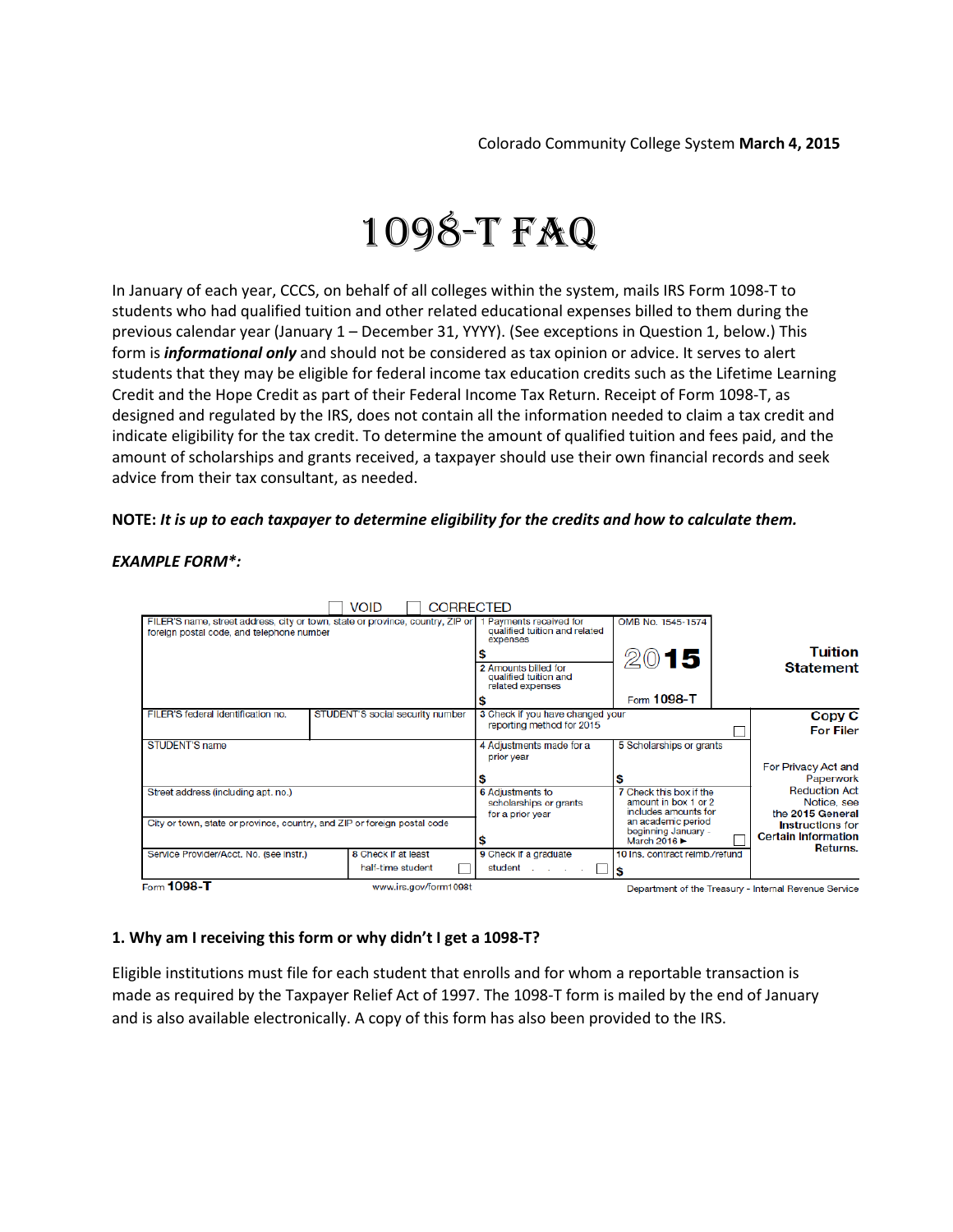Eligible institutions are not required to file a 1098-T for:

- a. Non-credit courses
- b. Non-resident alien students unless requested by the student

c. Students whose qualified tuition and related expenses are entirely waived or paid entirely with scholarships

d. Students that do not maintain a separate financial account or whose qualified tuition and related expenses are covered by a formal billing arrangement between an institution and the student's employer or a government entity (such as the Department of Defense or Department of Veterans Affairs.)

## **2. Why is Box 1 empty?**

Eligible educational institutions may choose to report payments received OR amounts billed, for qualified tuition and related expenses. They must use the same methodology for all calendar years unless the IRS grants permission to change the reporting method.

a. Box 1 reflects the payments received for qualified tuition and related expenses from all sources during the year for a student method. CCCS has not elected this method for reporting.

b. CCCS uses the second method which is based on amounts billed or charged for qualified tuition and related expenses in Box 2.

#### **3. Why doesn't the Qualified Charges amount include everything I was billed?**

a. This is usually due to Spring charges that post January 1 or Room & Board (which are not included).

b. Note: The following are not qualified tuition and related expenses:

i. Amounts paid for any course or other education involving sports, games, or hobbies, unless the course or other education is part of the student's degree program, or is taken to acquire or improve job skills.

ii. Charges and fees for room, board, insurance, medical expenses (including student health fees), transportation, and similar personal, living, or family expenses.

iii. The cost of books and equipment are generally not qualified expenses because eligible educational institutions usually do not require that the cost of books or equipment be paid to the institution as a condition of the student's enrollment or attendance at the institution.

# **4. How/Where can I get a detailed listing of the amounts reported on the Form 1098-T? (Tax preparers are asking students to get this information)**

a. Students can get tax information on-line at their college of attendance on Self Service Banner (SSB) available through the 1098T link on the Student Portal.